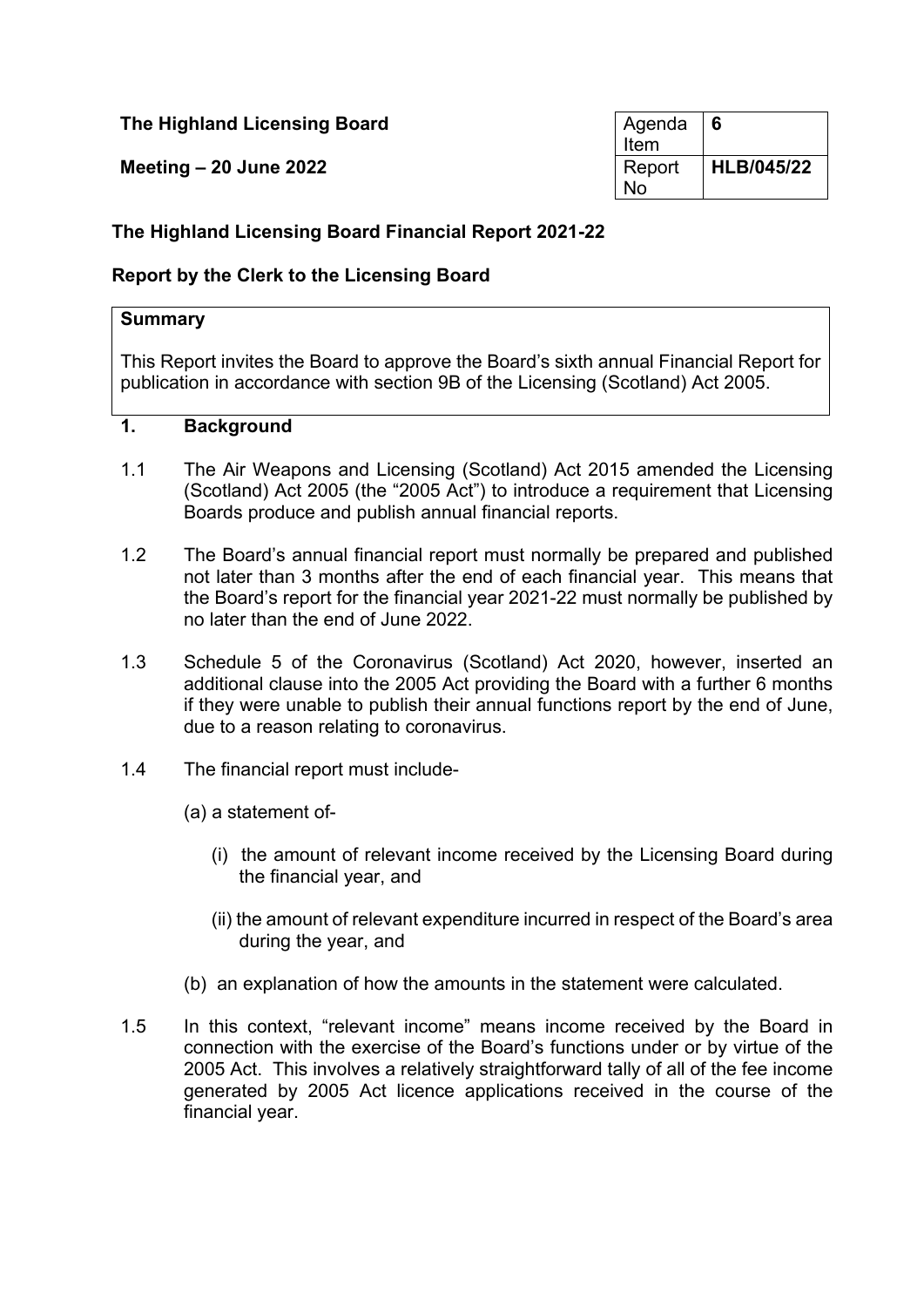- 1.6 "Relevant expenditure" means any expenditure-
	- (a) which is attributable to the exercise of the Board's functions under or by virtue of the 2005 Act, and
	- (b) which is incurred by the Board, the Council or the Licensing Standards Officers for the Board's area.
- 1.7 Calculation of relevant expenditure is a less straightforward exercise and of necessity involves producing a number of figures based on allocations and estimations.
- 1.8 For example, the calculation of direct staff costs involves estimating the time which licensing staff spend dealing with 2005 Act licence applications (as opposed to time they spend on dealing with other types of licence applications) in the relevant financial year, and estimating other staff time spent in supporting the Board in that financial year.
- 1.9 Further difficulty arises in calculating indirect expenditure specifically incurred by the Council in supporting the Board's functions under the 2005 Act. This includes expenditure such as the cost of ICT, accommodation, financial services support, corporate communications support and Service Point involvement. The Council's internal accounting system for licensing expenditure (particularly indirect expenditure) is not set up to separately record expenditure in connection with the Board's functions under the 2005 Act so as to distinguish it from all other direct or indirect expenditure in connection with the Board's and the Council's various other licensing functions under other legislation.
- 1.10 Despite the inherent difficulties involved, a calculation of relevant income and expenditure for the financial year 2021/22 now been prepared by the Council's Finance service and is set out in the draft Financial Report 2021/22 attached as **Appendix 1**.
- 1.11 However, for the reasons given above, the Financial Report relies on best estimates and should not be read as a precise statement of income and expenditure relative to the exercise of the Highland Licensing Board's functions under the Licensing (Scotland) Act 2005 for the financial year 2021-22.
- 1.12 The purpose of these financial reports is primarily to ensure greater transparency in Boards' financial affairs. However, Scottish Government have advised that they also intend using these reports over the next few years to inform a review of the 2005 Act licence fees fixed in The Licensing (Fees) (Scotland) Regulations 2007 (the "Regulations"). These Regulations have not been updated since coming into effect in February 2008.
- 1.13 Depending on the type of licence application, the Regulations currently set either fixed fees or a maximum cap on the fees which can be charged. The fees which Boards' have discretion to fix (subject to the maximum cap set in the Regulations) are the fees for applications for new premises licences and major variations to existing premises licences and the annual fee payable in respect of granted premises licences.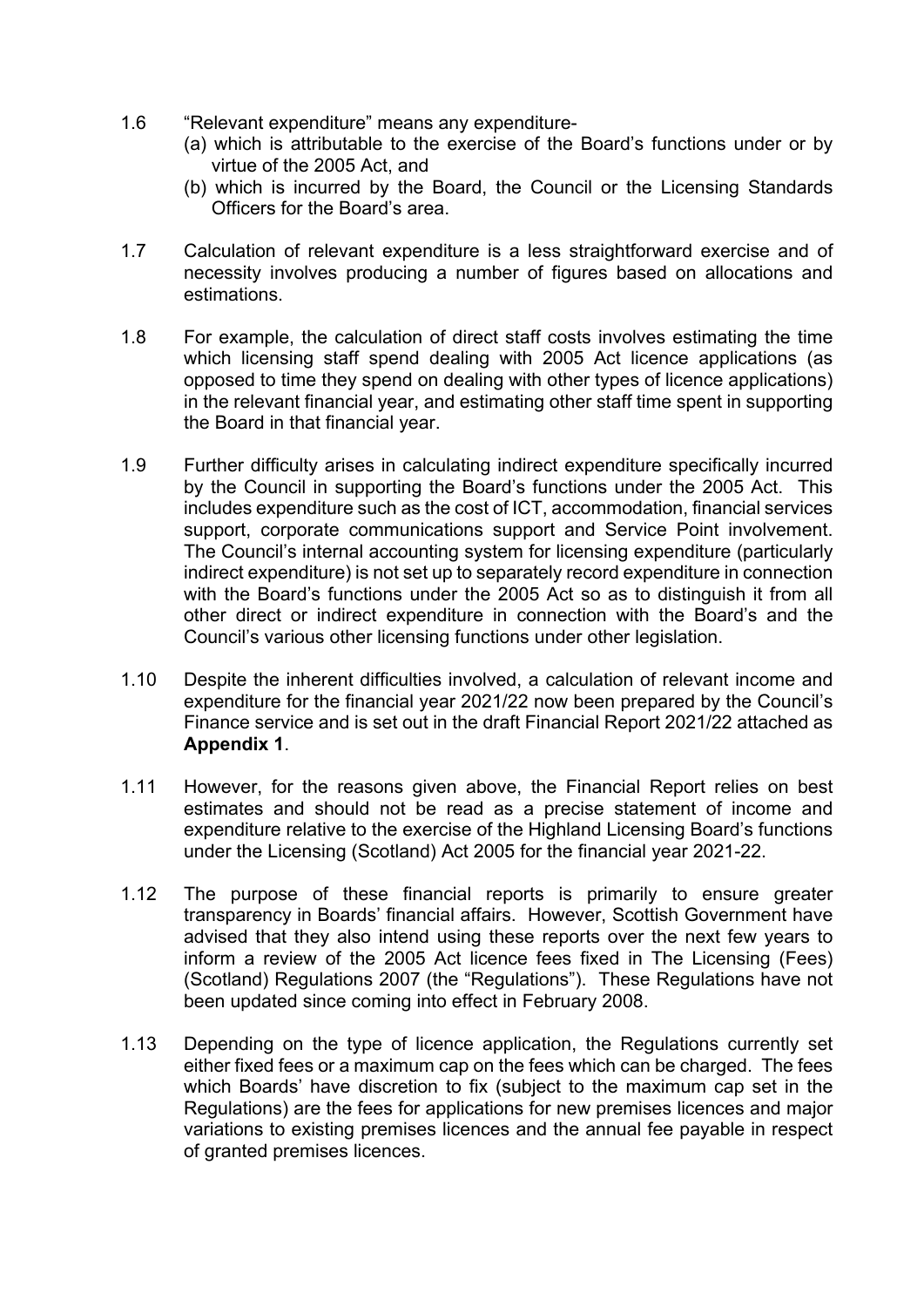- 1.14 In Highland, some of these discretionary fees are currently set below the maximum permitted in the Regulations but at a level which, as far as can be predicted, will ensure full cost recovery.
- 1.15 The legislation provides that, in determining these discretionary fees, Boards must have regard to the desirability of ensuring that the total fees payable to the Board under the 2005 Act in respect of any period are likely to be broadly equivalent to the expenses incurred by the Board, and the Council, in administering the 2005 Act generally during that period.
- 1.16 It is probable therefore that Scottish Government anticipate that Licensing Board's themselves will be able to use their own annual financial reports to assist them in meeting this statutory duty by helping to identify any need to adjust the discretionary fees to either further below, or further towards, the statutory maximum.
- 1.17 However, in addition to the difficulties explained above in producing precise figures for expenditure associated with the Board's functions, compliance with the statutory duty is made all the more complex by the fact that income each year can vary significantly depending on the number and type of licence applications received. It is not possible to accurately forecast application numbers and resultant fee income when fixing the discretionary fees. Consequently, there is likely always to be a disparity between income and expenditure at the end of each financial year.
- 1.18 Moreover, an assessment of compliance with the statutory duty based on financial reports over the next few years has been further complicated by the need to assess the effects of the recent changes to the rateable values of various licensed premises. These changes in rateable values will likely affect fee income in this financial year and beyond, as all fees chargeable for applications for premises licences and major variations thereto, and the annual fees chargeable for existing premises licences, are based upon the rateable value of the premises.

## **Recommendation**

The Board is invited to approve the draft Financial Report 2021-22 attached at Appendix 1 for publication in accordance with section 9B of the 2005 Act, with the caveat contained therein that it is not to be relied upon as a precise statement of income and expenditure in that financial year.

Date: 8 June 2022 Author: Claire McArthur

Appendices: Appendix 1 – Draft Annual Financial Report 2021-22 Appendix 2 – Table of current fees charged

Background Papers: Licensing (Scotland) Act 2005 The Licensing (Fees) (Scotland) Regulations 2007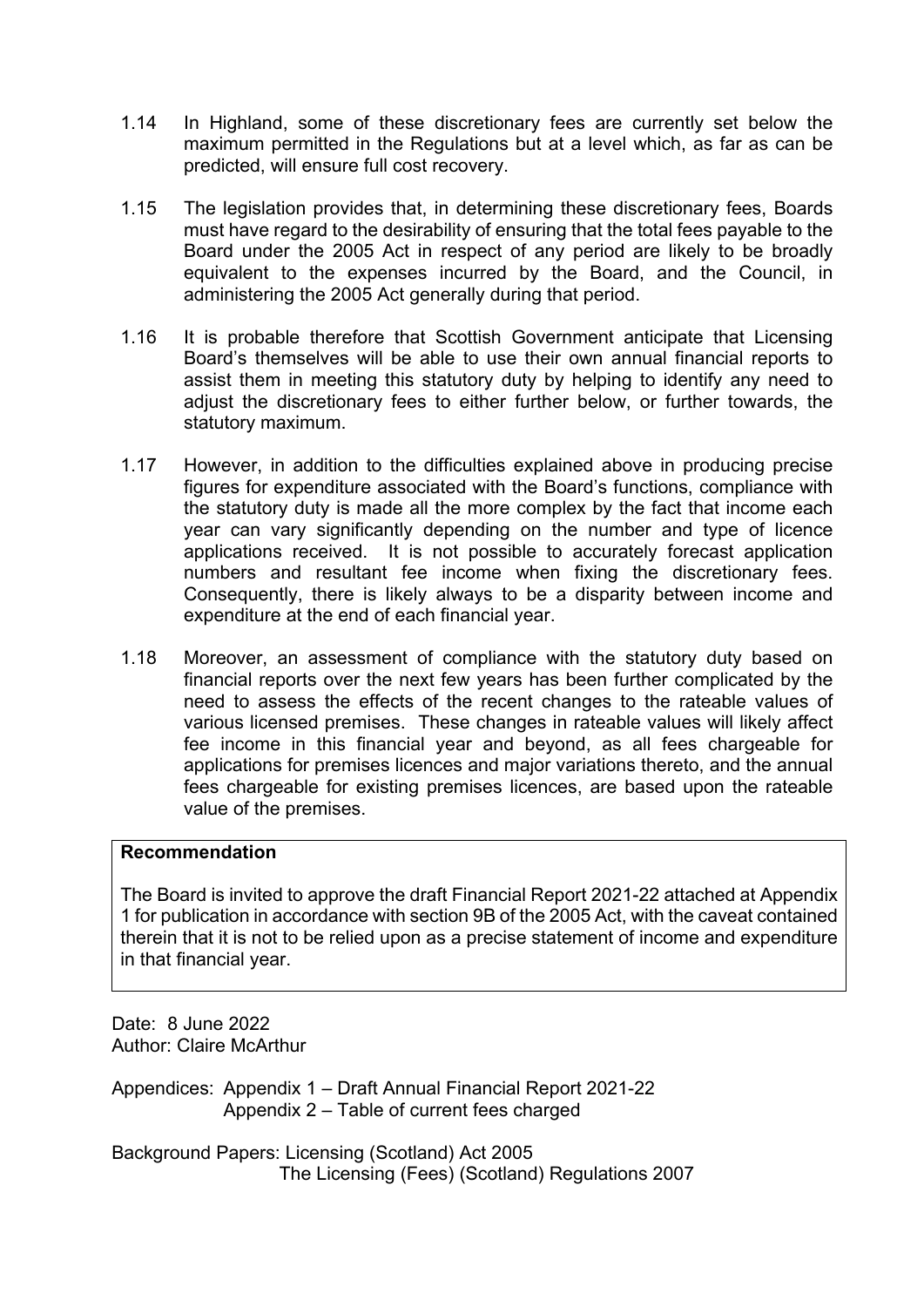## **Licensing (Scotland) Act 2005**

## **Highland Licensing Board Financial Report**

### **Financial Year: 2021-22**

From 15 May 2017, the Highland Licensing Board has been required under section 9B of the Licensing (Scotland) Act 2005 (the "2005 Act") to publish an annual financial report. The report must set out the income received and expenditure incurred in connection with the exercise of the Board's functions under the 2005 Act.

The Highland Council's internal accounting system for licensing expenditure (particularly indirect expenditure) is not set up to separately record expenditure in connection with the Board's functions under the 2005 Act so as to distinguish it from all other direct or indirect expenditure in connection with the Board's and the Council's licensing functions under other legislation.

Consequently, while this report has been prepared using financial data taken for the year ending 31 March 2022, in order to provide a figure for total expenditure the figures in this report also include a number of allocations and estimations. **The report accordingly relies on best estimates and should not be read as a precise statement of income and expenditure relative to the exercise of the Highland Licensing Board's functions under the 2005 Act for the financial year 2021-22.**

|  | The financial statement for 2021-22 is as follows: |  |  |
|--|----------------------------------------------------|--|--|
|--|----------------------------------------------------|--|--|

| $Income1$ :                                    | 2021-22  |
|------------------------------------------------|----------|
| <b>Premises Licence</b>                        | £20,737  |
| <b>Provisional Premises Licence</b>            | £4,200   |
| <b>Temporary Premises Licence</b>              | £514     |
| <b>Annual Fees</b>                             | £401,557 |
| <b>Transfers</b>                               | £16,734  |
| <b>Minor Variations</b>                        | £8,847   |
| <b>Major Variations</b>                        | £20,968  |
| <b>Extended Hours &amp; Occasional Licence</b> | £17,620  |
| <b>Personal Licence</b>                        | £21,728  |
| Other $2$                                      | £4,825   |
| <b>Total</b>                                   | £517,731 |
|                                                |          |
|                                                |          |
| Direct Staff Costs <sup>3</sup> :              |          |
| <b>Licensing Standards Officers</b>            | £82,566  |
| <b>Legal Services</b>                          | £62,666  |
| <b>Administrative Support</b>                  |          |
|                                                | £160,391 |
| Management                                     | £3,426   |
| Councillors                                    | £3,409   |
| Total                                          | £312,457 |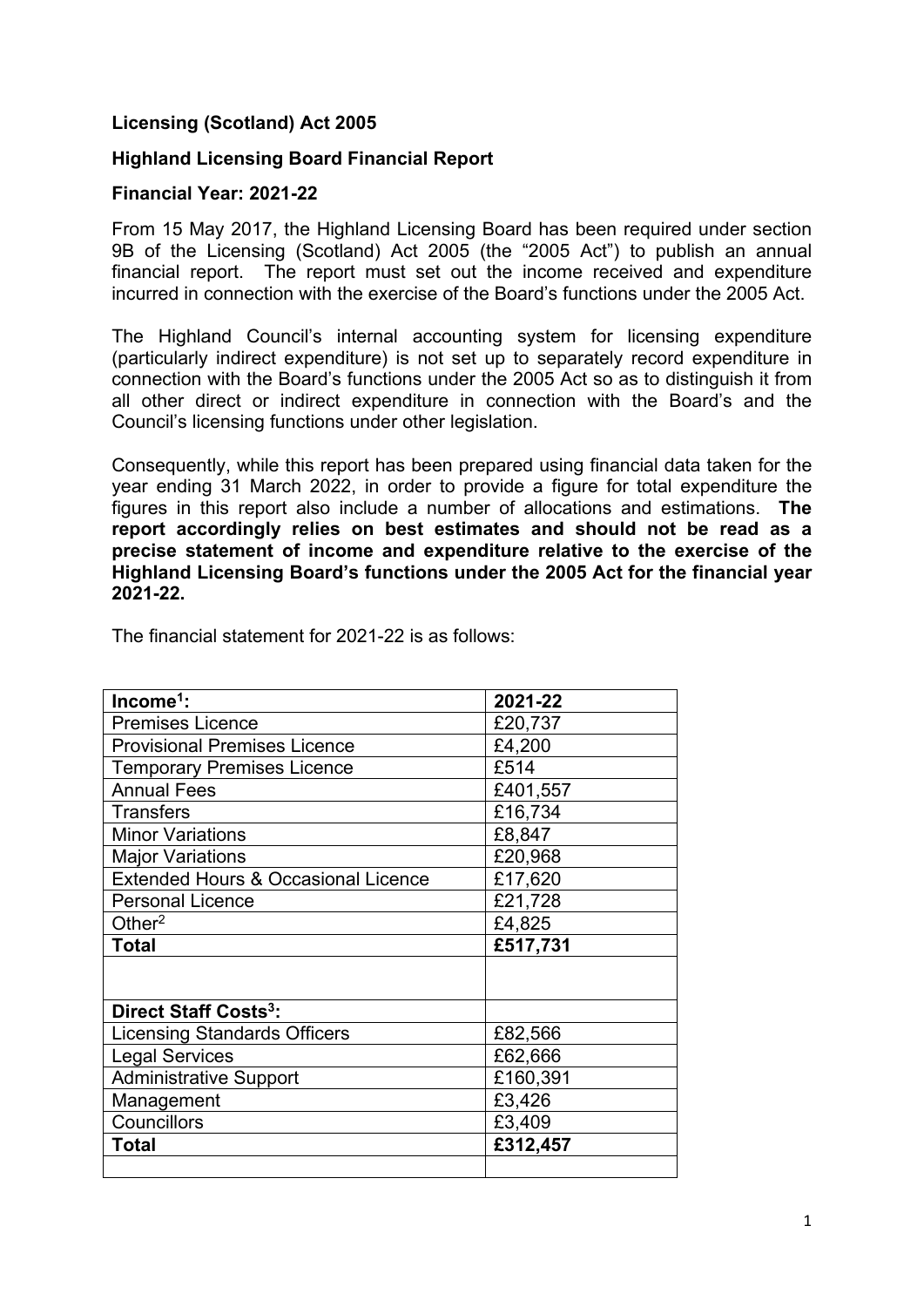| <b>Other Direct Costs<sup>4</sup>:</b> |          |
|----------------------------------------|----------|
| <b>Training and Development</b>        | £1,260   |
| Stationery and postages                | £1,134   |
| <b>Supplies and Services</b>           | £4,122   |
| Catering and subsistence               | £14      |
| <b>Travel Costs</b>                    | £1,539   |
| <b>Legal Expenses</b>                  | £0       |
| Total:                                 | £8,069   |
|                                        |          |
| <b>Indirect Costs<sup>5</sup>:</b>     |          |
| <b>ICT</b>                             | £16,768  |
| Accommodation                          | £36,528  |
| <b>Financial Services</b>              | £3,533   |
| Media                                  | £8,646   |
| <b>Service Points</b>                  | £24,628  |
| Other support costs                    | £121     |
| Total:                                 | £90,224  |
|                                        |          |
| <b>Total Expenditure</b>               | £410,750 |
|                                        |          |
| <b>Net Income</b>                      | £106,980 |

## **Notes:**

- 1. Denotes income from the categories detailed for applications and annual fees received under the Licensing (Scotland) Act 2005.
- 2. Denotes fee income known to relate to applications under the Licensing (Scotland) Act, but not coded to specific types of application.
- 3. Denotes salary, superannuation, national insurance and pension costs associated with the Clerk and other Legal Services staff, Licensing Standards Officers and other staff responsible for management, committee and administrative support under paragraph 8 of Schedule 1 to the Licensing (Scotland) Act 2005 together with an estimate of costs associated with Board Members' time dedicated to Board work.
- 4. Denotes the identified direct budgetary costs associated with the exercise of the Licensing Board function under each category provided.
- 5. Denotes the portion of central administrative costs allocated to the Licensing Board budget for each category provided.